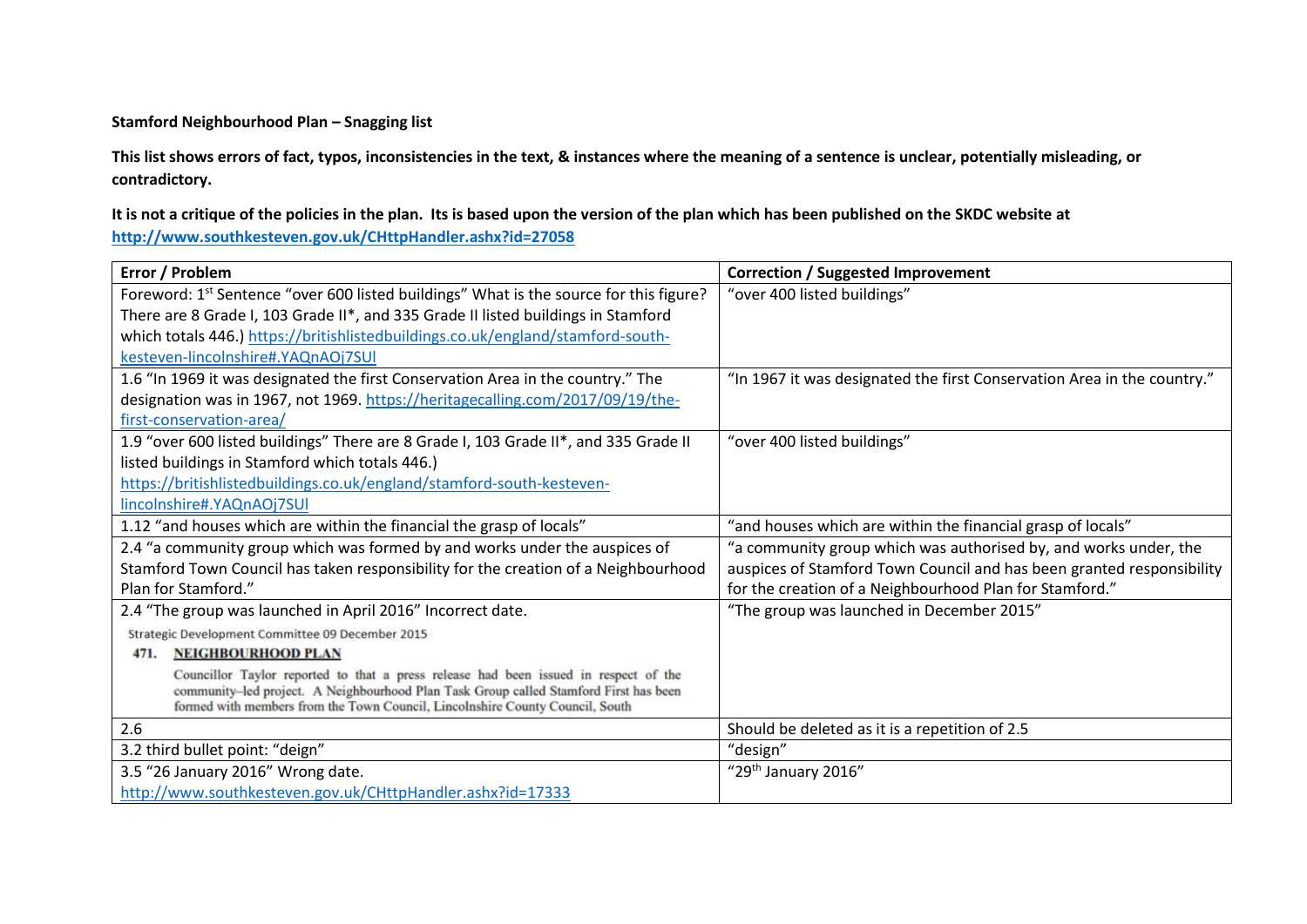| Error / Problem                                                                     | <b>Correction / Suggested Improvement</b>                             |
|-------------------------------------------------------------------------------------|-----------------------------------------------------------------------|
| 3.6 "1st April 2016" Wrong date.                                                    | "29th March 2016"                                                     |
| http://www.southkesteven.gov.uk/CHttpHandler.ashx?id=17617                          |                                                                       |
| 3.7 "St Martin's, St John's, All Saints and St George's"                            | "St Mary's, St John's, All Saints and St George's"                    |
| 3.8 "The Neighbourhood Plan will cover the period 2016 to 2036. This corresponds    | "The Neighbourhood Plan will cover the period 2016 to 2036. This does |
| to the plan period for SKDC's Local Plan that will cover the whole District for the | not correspond to the plan period for SKDC's Local Plan which covers  |
| period up to 2036." The SKLP runs from 2011 to 2016 not 2016 to 2036.               | the whole District for the period from 2011 to 2036."                 |
| http://www.southkesteven.gov.uk/CHttpHandler.ashx?id=26202                          |                                                                       |
| 4.2 "The latest consultation also builds upon"                                      | "This plan also builds upon"                                          |
| 4.3 "all views were into account"                                                   | "all views were taken into account"                                   |
| 4.4 "In addition to the final Plan a Consultation Statement will be produced"       | "In addition to this Plan document, a Consultation Statement has been |
|                                                                                     | produced"                                                             |
| 4.4 "This will demonstrate"                                                         | "This demonstrates"                                                   |
| 4.4 "The final Stamford Neighbourhood Plan will be amended where appropriate in     | "The Plan will be amended where appropriate in response to            |
| response to comments received during the consultation"                              | comments received during the forthcoming Regulation 16                |
|                                                                                     | consultation." (It is tautological to say that a final plan will be   |
|                                                                                     | amended).                                                             |
| 4.5 "The consultation was"                                                          | "The earlier consultations were"                                      |
| 4.7 "Regular updates have been produced"                                            | "Regular updates were published"                                      |
| 5 "What will this Neighbourhood Plan contain?"                                      | "What does this Neighbourhood Plan contain?"                          |
| 5.2 Fig2 "To support and encourage improved infrastructure throughout Stamford.     | "To support and encourage improved infrastructure throughout          |
| Including more parking, an improved rail services and new roads linking new         | Stamford, including more parking, improved rail services, and new     |
| developments to the existing highway network"                                       | roads into and across new developments which will promote improved    |
|                                                                                     | linkages across and around the town" (won't new developments be       |
|                                                                                     | automatically linked to the existing highway network? How could they  |
|                                                                                     | not be?)                                                              |
| 5.2 Fig2 "To promote and support the enhancement our local arts"                    | "To promote and support the enhancement of our local arts"            |
| P 19.                                                                               | Image not captioned, and image is of a place outside the plan area.   |
| 6.4 "dependant of"                                                                  | "dependent on"                                                        |
| 6.4 box "Community Vision"                                                          | "Community Vision Statements"                                         |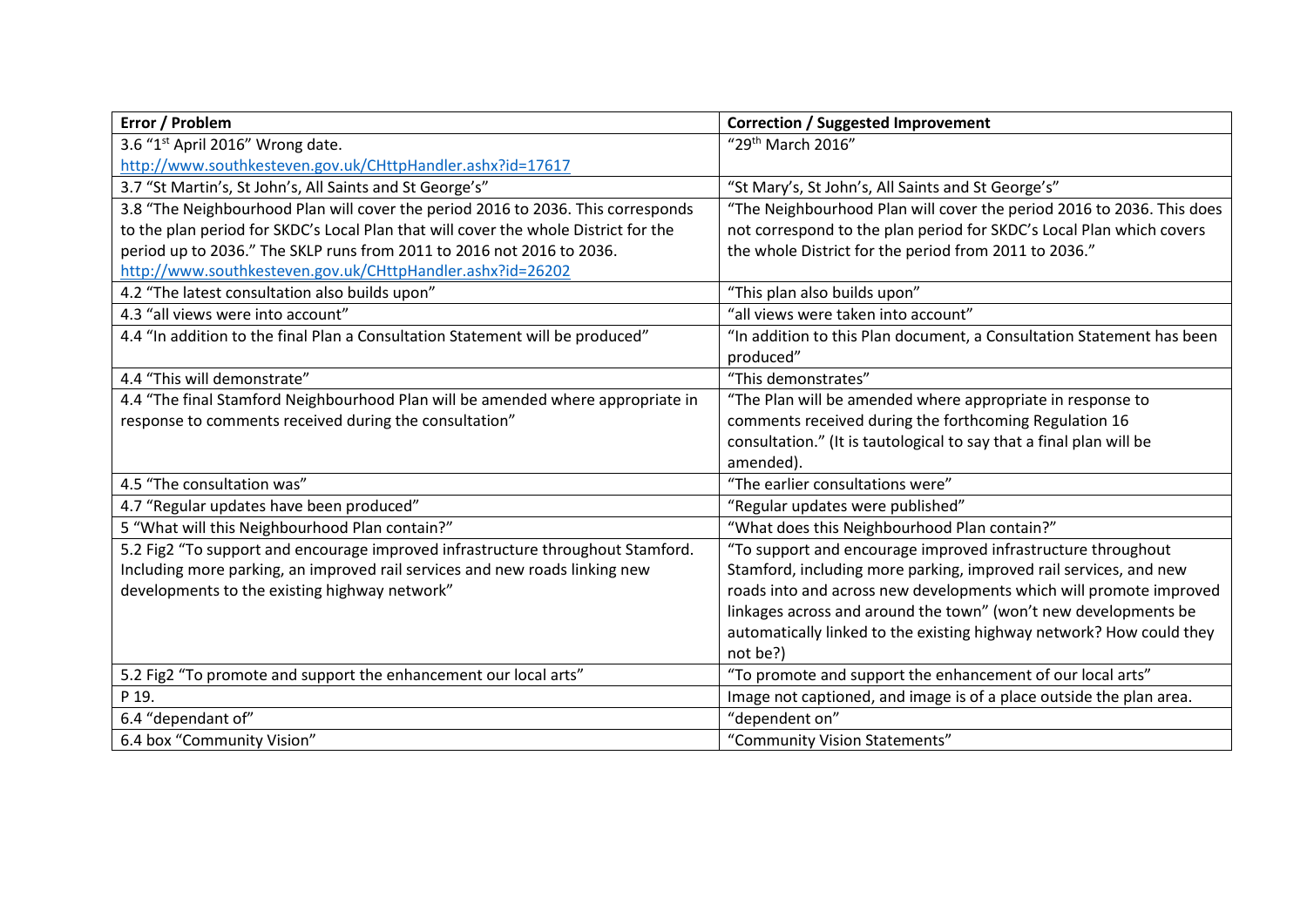| Error / Problem                                                                       | <b>Correction / Suggested Improvement</b>                                 |
|---------------------------------------------------------------------------------------|---------------------------------------------------------------------------|
| 7.1 Housing: "To support the development of the Urban Extension being allocated to    | "To support the development of the Urban Extension to the North and       |
| the North and East of Stamford, which has been identified within the South Kesteven   | East of Stamford, which has been allocated within the South Kesteven      |
| Local Plan"                                                                           | Local Plan"                                                               |
| 7.1 Local Economy: "To attract investment and new employers to Stamford this will     | "To attract investment and new employers to Stamford which will           |
| create, new sustainable employment opportunities whilst protecting and supporting     | create new sustainable employment opportunities whilst protecting         |
| existing businesses operating within the town.                                        | and supporting existing businesses operating within the town."            |
| 7.1 The Environment: "To reduce the impacts of climate change on the town through     | "To reduce the impacts of climate change on the town through              |
| encouraging low carbon technology and climate change adaption into new                | encouraging the use of low carbon technology and climate change           |
| developments such as carbon neutral housing and car charging points."                 | adaption (such as carbon neutral housing and car charging points) in      |
|                                                                                       | new developments."                                                        |
| 7.1 The Environment: "To ensure Stamford retains and enhances its open green          | "To ensure Stamford retains and enhances its open green access both       |
| access on all approaches to the town through the improvement of the identified        | within the town, and on all approaches to it, through the improvement     |
| Green Wheel network and through the designation of the important Green Spaces         | of the identified Green Wheel network and through the designation of      |
| around the town.                                                                      | important Green Spaces throughout the Plan area." (The green spaces       |
|                                                                                       | within the town cannot enhance the approaches to it, or is it referring   |
|                                                                                       | to green spaces around the outside of the town. Does 'approaches to       |
|                                                                                       | the town' here mean the approaches from outside the plan area or          |
|                                                                                       | does it mean 'approaches to the built-up area of the town"?)              |
| 7.1 Shopping                                                                          | 7.1 Town Centre (the paragraph is about other activities in the town      |
|                                                                                       | centre, not just shopping)                                                |
| 7.1 Education: "To ensure the investment education services to support the            | "To ensure the investment in education services needed to support the     |
| sustainable growth of the town."                                                      | sustainable growth of the town"                                           |
| 7.1 Sports, Culture and Arts: "To provide a new cultural or creative space and or     | "To provide a new space/facility for cultural, creative, and sports use   |
| facility within Stamford"                                                             | within Stamford" (Not clear what the intention is here, but as it stands, |
|                                                                                       | 'sports' is mentioned in the heading, but not mentioned in the text.)     |
| 8.3 "several local shops"                                                             | "many locally-owned businesses"?                                          |
| 8.3 "Situated within easy reach of the A1 and larger settlements such as Grantham     | "Situated within easy reach of larger settlements such as Grantham        |
| and Peterborough yet still has a rural context and agricultural history, the          | and Peterborough thanks to its proximity to the A1, it still has a rural  |
| community are keen to retain this character and protect its rural setting."           | context and agricultural heritage which the community is keen to          |
|                                                                                       | retain."                                                                  |
| 8.5 "Sustainable residential development in the context of Stamford therefore is that | "'Sustainable residential development' in the context of Stamford         |
| of providing"                                                                         | therefore is defined as providing"                                        |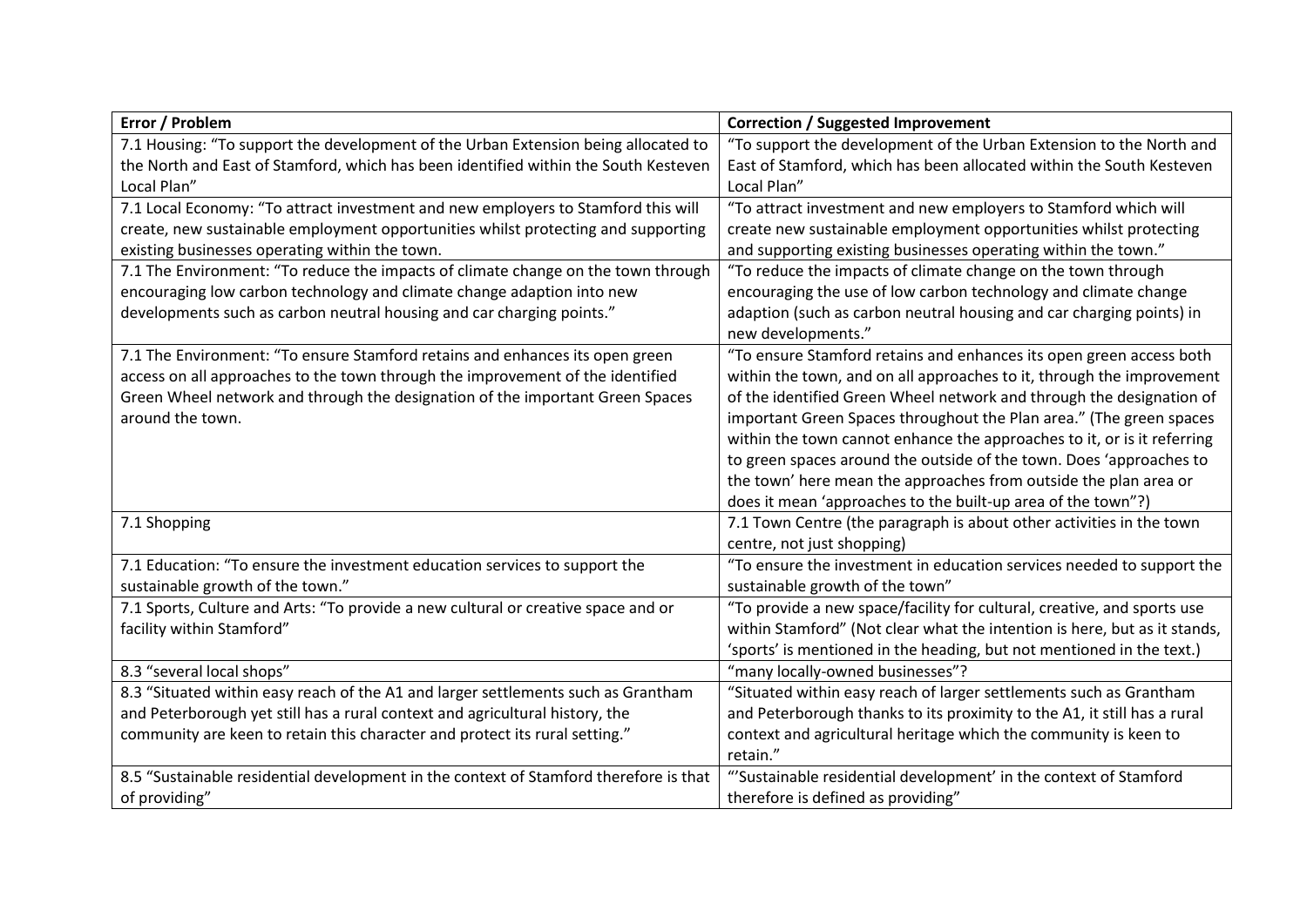| Error / Problem                                                                    | <b>Correction / Suggested Improvement</b>                              |
|------------------------------------------------------------------------------------|------------------------------------------------------------------------|
| 8.6 "The plan proposes some 1,450 new homes over the Plan period"                  | "It proposes some 3,155 new homes over the SK Local Plan period        |
|                                                                                    | (2011-2036)" (See P32 of the local plan at                             |
|                                                                                    | http://www.southkesteven.gov.uk/CHttpHandler.ashx?id=26202 )           |
| 8.6 "Some of the proposed Stamford North site is situated within the adjoining     | "Immediately to the west of the Stamford North area, and immediately   |
| county of Rutland (as identified as "Quarry Farm" in green on Map 2 and will       | north of an existing housing area, is an area in the county of Rutland |
| provide around 600 additional homes outside but directly adjoining the             | (identified as "Quarry Farm" in green on Map 2 which is planned to     |
| Neighbourhood Plan Area)                                                           | provide around 650 additional homes outside but directly adjoining the |
|                                                                                    | Neighbourhood Plan Area)"                                              |
| 8.6 "is located near key infrastructure"                                           | "is located nearer to key infrastructure"                              |
| 8.7 "This Neighbourhood Plan supports the level of growth identified within the    | "This Neighbourhood Plan supports the level of growth identified       |
| South Kesteven Local Plan, but recognises that additional sites may also come      | within the South Kesteven Local Plan and it supports the housing land  |
| forward during the plan period it encourages"                                      | allocations made within that plan, but recognises that part of the     |
|                                                                                    | achievement of the housing growth target might be met by additional    |
|                                                                                    | sites coming forward during the plan period. It encourages" (The       |
|                                                                                    | existing wording implies that additional sites could allow the growth  |
|                                                                                    | target to be exceeded).                                                |
| 8.10 "As the plan area has seen considerable changes on the traffic on local roads | "As the plan area has seen considerable changes to traffic volumes on  |
| and the impact of the population growth on its services and infrastructure. These  | local roads and impact from population growth on its services and      |
| matters have featured heavily"                                                     | infrastructure, these matters featured heavily"                        |
| 8.16 "along with a whole conservation area of Victorian villas and terraces."      | "along with a whole conservation area of Victorian villas and terraces |
|                                                                                    | to the north of the main conservation area which is focused on the     |
|                                                                                    | town centre."                                                          |
| 8.18 "Greater care and attention to its surroundings should be weighted on these   | "Greater care and attention to their surroundings should be applied to |
| sites."                                                                            | these sites."                                                          |
| 8.18 "a given that every site"                                                     | "a given that any site"                                                |
| Policy 1: "Integration of New Residential Allocations (Stamford North)"            | "Integration of New Residential Allocations (Stamford North & East)"   |
| Policy 1: 1.: "Development proposals on sites STM1-H1 and STM1-H2"                 | "Development proposals on sites STM1-H1 (North) and STM1-H2            |
|                                                                                    | (East)"                                                                |
| Policy 1 n): "The provision of electric vehicle charging points;"                  | "There should appropriate provision of electric vehicle charging       |
|                                                                                    | points;"                                                               |
| Policy 1 r): "the density lower where developments abuts neighbour agricultural    | "the density lower in the parts of developments which abut             |
| fields"                                                                            | neighbouring agricultural fields"                                      |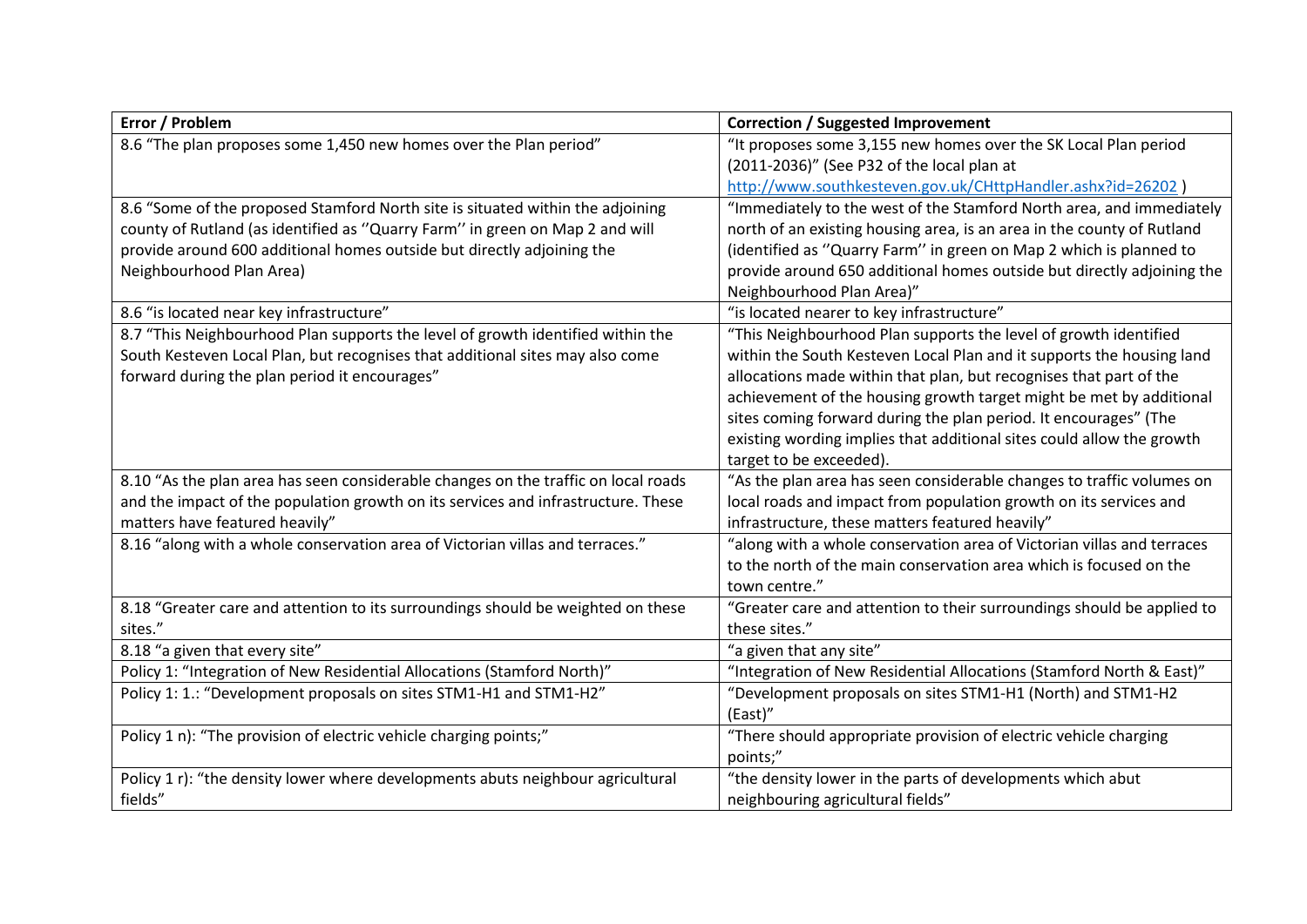| Error / Problem                                                                       | <b>Correction / Suggested Improvement</b>                                |
|---------------------------------------------------------------------------------------|--------------------------------------------------------------------------|
| Policy 1 s): "buildings should be well proportioned and of sufficient high quality to | "buildings should be well proportioned and use materials of sufficiently |
| provide a modern/contemporary version of traditional design, considered to strike     | high quality to provide a modern/contemporary version of traditional     |
| an appropriate balance between respecting the historic character of the area and      | design, considered to strike an appropriate balance between              |
| the general townscape, whilst providing a development 'of its time' which is not      | respecting the historic character of the area and the general            |
| seeking to be a poor pastiche scheme."                                                | townscape, whilst providing a development 'of its time' which is not     |
|                                                                                       | seeking to be a poor pastiche scheme." (the section is headed            |
|                                                                                       | 'Materials", but this rather rambling sentence in the original doesn't   |
|                                                                                       | mention materials)                                                       |
| Policy 1 t): "minimising CO2 emissions and measures that will allow all new buildings | "minimising CO2 emissions and measures that will allow buildings to      |
| in Stamford to adapt to climate change."                                              | adapt to climate change." (Policy 1 only applies to Stamford North &     |
|                                                                                       | East)                                                                    |
| 8.19 "infilling along and existing gap or frontage"                                   | "infilling along an existing gap or frontage"                            |
| Policy 2. 2 "Development on the Edge of Stamford"                                     | "Development beyond the edge of Stamford's built-up area"                |
| Policy 2. 2 a) "It has support from the community and"                                | "They have support from both the community and"                          |
| Policy 2. 2 d) "a lower density is used to emphasis the developments position"        | "a lower density is used to emphasise the development's position"        |
| Policy 2. 2 g) "increase in surface water runoff or the risk of from flooding."       | "increase in surface water runoff or the risk of flooding."              |
| 8.24 "so they do not contribute negatively impact of our existing infrastructure."    | "so that they do not damage our existing infrastructure"?                |
| 8.25 "to ensure that all new housing developments fully respect the housing needs     | (Why has this incomplete sentence has been placed at the beginning of    |
| of the wider community."                                                              | this paragraph?)                                                         |
| Figure 3                                                                              | Source should be cited.                                                  |
| 8.26                                                                                  | Date of the source should be included. The text of 8.26 does not relate  |
|                                                                                       | to Figure 4 which is placed immediately below it.                        |
| Figure 4                                                                              | Source should be cited.                                                  |
| 9.2 No source or date given for the stats quoted.                                     | Source and date of stats should be cited                                 |
| 9.4 "Nearly 60% of Stamford's businesses are 10 years old or less" This appears to    | The apparent contradiction should be either removed or explained.        |
| contradict the figures shown in Figure 5 which says 65% of Stamford's businesses      |                                                                          |
| have been based in Stamford for 11+ years.                                            |                                                                          |
| 9.12 No source cited for statement that Stamford "is affected by a low wage           | Source should be cited                                                   |
| economy".                                                                             |                                                                          |
| 9.13 "programs"                                                                       | "programmes"                                                             |
| 9.15 "last year"                                                                      | Exact year should be given for clarity.                                  |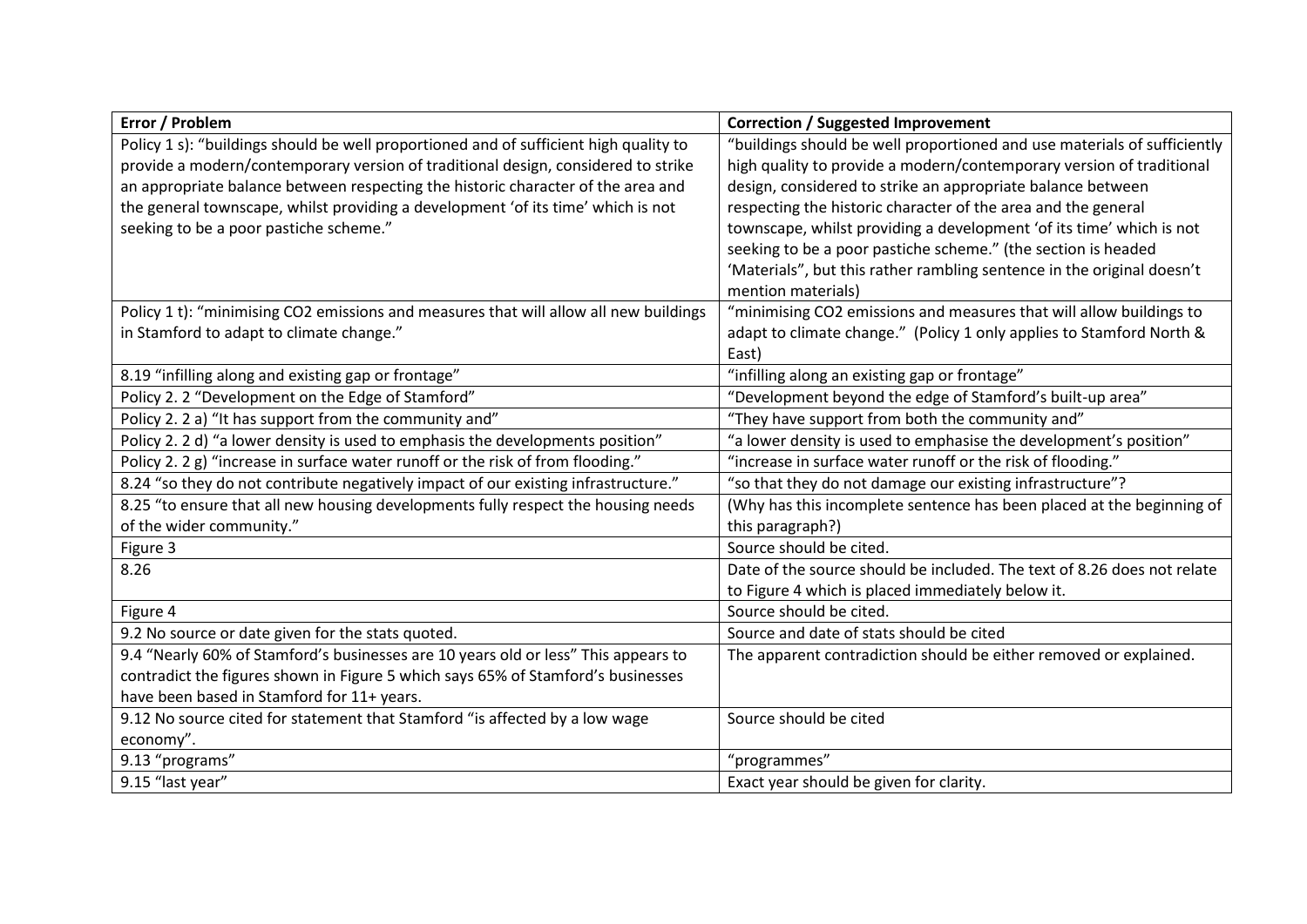| Error / Problem                                                                         | <b>Correction / Suggested Improvement</b>                               |
|-----------------------------------------------------------------------------------------|-------------------------------------------------------------------------|
| 9.16 "non-employment creating uses."                                                    | "non-employment uses."                                                  |
| 9.16 "Policy 4 sets out the criteria by which protected employment sites may be         | ?                                                                       |
| considered for redevelopment for non-employment creating uses." It doesn't. Policy      |                                                                         |
| 4 on P43 does not mention such sites.                                                   |                                                                         |
| Policy 4: 1 e): "including from and neighbouring residential properties"                | "and from neighbouring residential properties"                          |
| P 44. Image is not captioned.                                                           | Add caption.                                                            |
| 10.3 "The River Welland acts as a "Green Corridor" through the southern part of the     | "The River Welland acts as a "Green Corridor" through the southern      |
| town from western most part of Freeman's Meadow through to Hudd's Mill at the           | part of the town from western most part of Freeman's Meadow             |
| eastern edge of the Town." This contradicts Map 3.                                      | through to it confluence with the River Gwash at the towns' eastern     |
|                                                                                         | boundary."                                                              |
| 10.3 "There are public rights of way along the and adjoining the river and it provides  | "There are public rights of way both along and across the corridor"     |
| connections from residential areas into the town centre"                                |                                                                         |
| 10.4 "Indeed much is extremely valuable for wildlife, as the undesignated areas         | 10.4 "Indeed much is extremely valuable for wildlife, with much of the  |
| create important wildlife corridors through the urban area between the designated       | undesignated areas also supporting wildlife." The designated wildlife   |
| nature sites." Only one designated wildlife site has been mentioned previously in the   | sites should be added to Map 4.                                         |
| text, and now it is implied that there is more than one. No wildlife sites are shown    |                                                                         |
| on Map 4. A key part of the corridor between the old Stamford East railway station      |                                                                         |
| and the bottom of Cherryholt Rd is only accessible to river wildlife - ducks & fish, so |                                                                         |
| is this statement valid?                                                                |                                                                         |
| 10.6 "Towns Green Infrastructure"                                                       | "town's Green Infrastructure"                                           |
| 10.6 "nature conservation areas" Are there any official nature conservation areas?      | "designated wildlife sites"                                             |
| 10.7 "Stamford First has sought to raise the profile of these important green and       | "This plan seeks to raise the profile of these important green and blue |
| blue riverside areas by protecting and enhancing the wildlife corridors through the     | riverside areas by protecting and enhancing the Welland corridor".      |
| Neighbourhood Plan" Self-referencing.                                                   |                                                                         |
| 10.7 "It is hoped that"                                                                 | "It is intended that"                                                   |
| P47. "River Welland Green Corridor" Caption needs to be more specific.                  | "The eastern side of The River Welland Green corridor viewed from       |
|                                                                                         | above St Leonard's Priory looking eastwards out beyond the town         |
|                                                                                         | boundary."                                                              |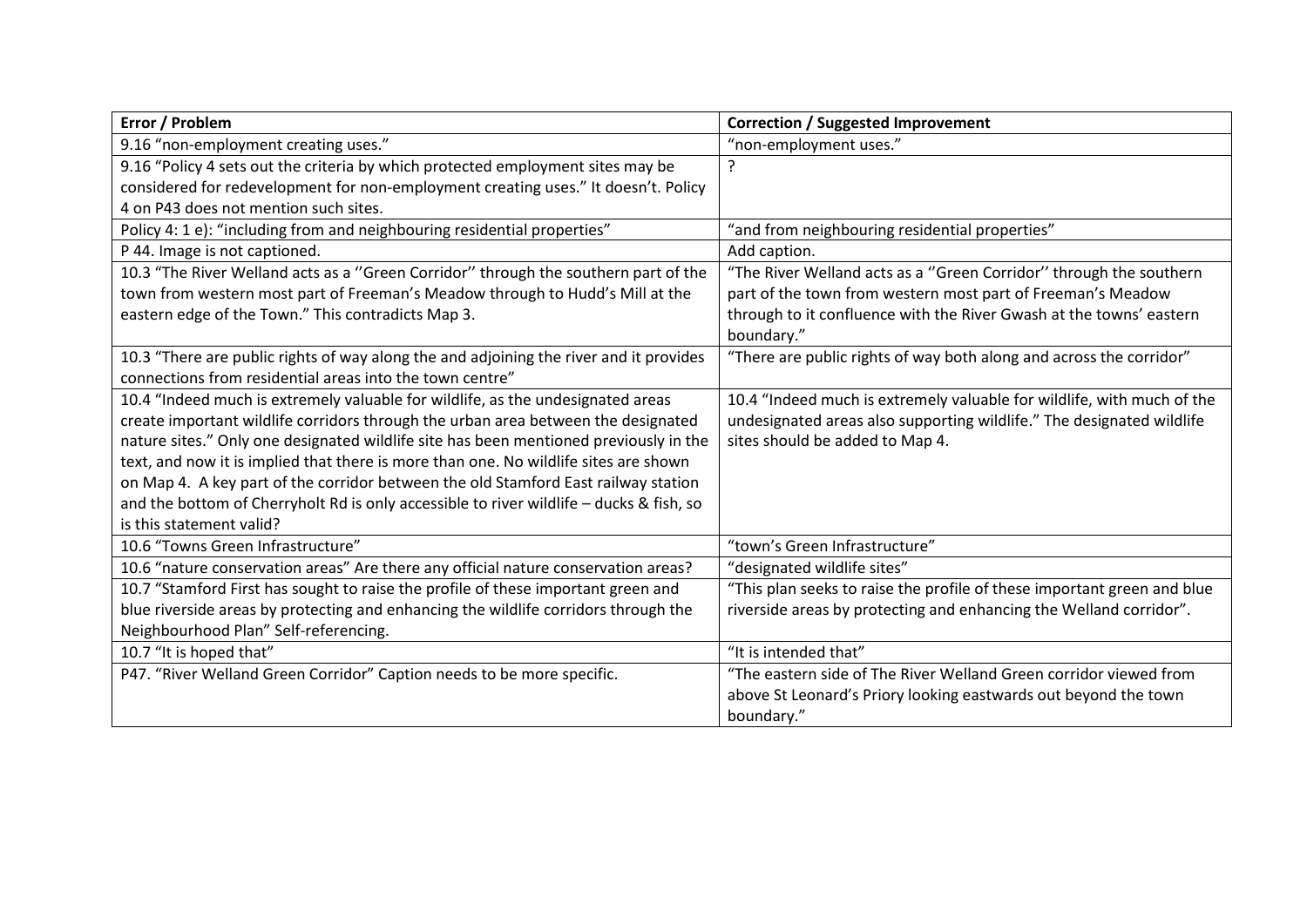| "New development proposals should take account of the River Welland       |
|---------------------------------------------------------------------------|
| Green Corridor and be designed to respect their significance to it." or   |
| "New development proposals should take account of the River Welland       |
| Green Corridor and be designed to respect its significance in the wider   |
|                                                                           |
|                                                                           |
|                                                                           |
|                                                                           |
| "Accessible, quality open spaces, sport and recreation facilities make a  |
| significant contribution to the health, wellbeing, and social cohesion of |
|                                                                           |
|                                                                           |
|                                                                           |
|                                                                           |
|                                                                           |
|                                                                           |
|                                                                           |
|                                                                           |
|                                                                           |
|                                                                           |
|                                                                           |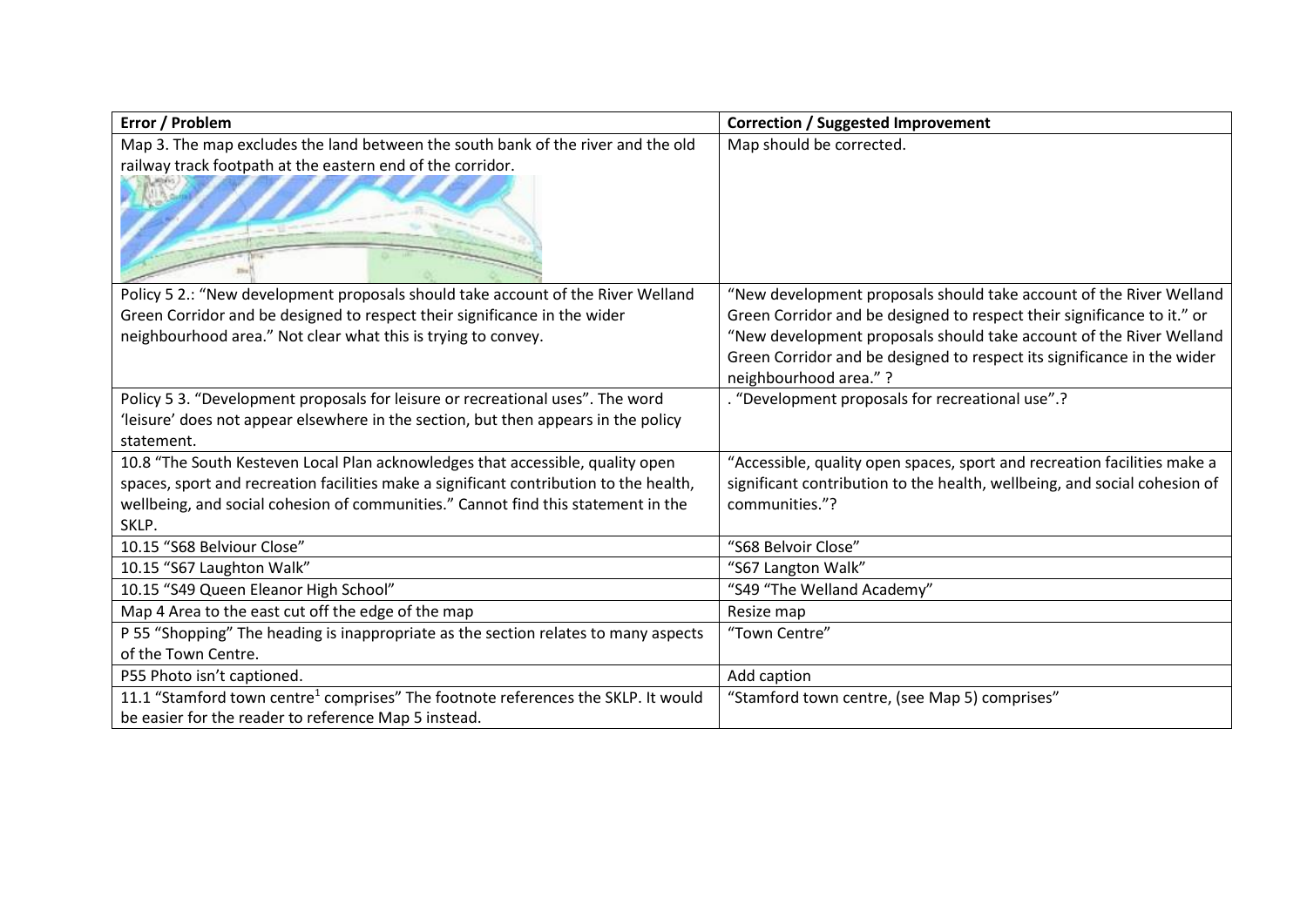| Error / Problem                                                                                                                                                         | <b>Correction / Suggested Improvement</b>                                                                                         |
|-------------------------------------------------------------------------------------------------------------------------------------------------------------------------|-----------------------------------------------------------------------------------------------------------------------------------|
| 11.1 "Several buildings" There are more than several listed buildings.<br>÷<br>© OpenStreetMap contributors                                                             | "more than 150 buildings"                                                                                                         |
| 11.2 "day-today"                                                                                                                                                        | "day-to-day"                                                                                                                      |
| 11.4 References to the names of individual shops are only relevant to a point in time.<br>The plan relates to a period up to 2036. The list of shops may not be correct | Remove references to individual named shops. Add reference to a<br>source to substantiate claim about increasing visitor numbers. |
| throughout the lifetime of the plan. Source should be cited for claim that there are                                                                                    |                                                                                                                                   |
| "increasing numbers of visitors to the town."                                                                                                                           |                                                                                                                                   |
| 11.8 "Nice"                                                                                                                                                             | "NICE"                                                                                                                            |
| 11.11 "To ensure Stamford continues to retain its primary purpose of providing a                                                                                        | ?                                                                                                                                 |
| range of shops and services, including containing an appropriate concentration of                                                                                       |                                                                                                                                   |
| hot food takeaways, and to ensure the amenity of surrounding residential properties                                                                                     |                                                                                                                                   |
| is protected from the adverse health impacts from hot food takeaways." Sentence                                                                                         |                                                                                                                                   |
| doesn't come to a clear conclusion.                                                                                                                                     |                                                                                                                                   |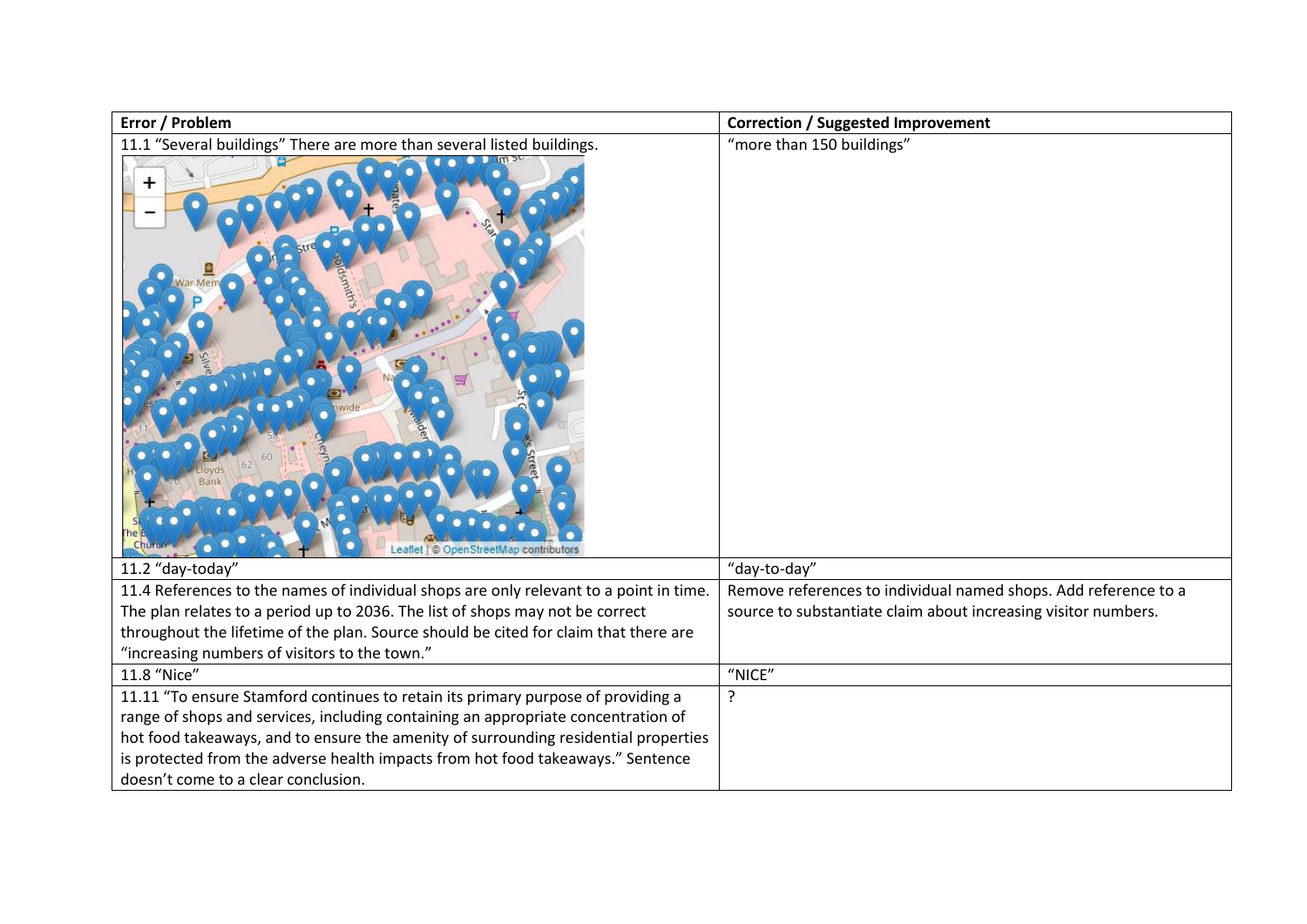| Error / Problem                                                                        | <b>Correction / Suggested Improvement</b>                                    |
|----------------------------------------------------------------------------------------|------------------------------------------------------------------------------|
| Policy 7 2. References to A1, A2, A3, A4 and A5. These categories ceased to be used    | Use new use categories.                                                      |
| in September 2020. See                                                                 |                                                                              |
| https://www.planningportal.co.uk/info/200130/common_projects/9/change_of_use           |                                                                              |
| 11.13 "The public ream"                                                                | "The public realm"                                                           |
| 11.15 Does this paragraph refer to all of Stamford or just to the town centre?         |                                                                              |
| Policy 8 1 a) & b) Use of singular verbs when the noun in the introduction is plural.  | "a) ensure the public realm is safe, accessible, inclusive, attractive, easy |
|                                                                                        | to understand and maintain, relate to the local and historic context,        |
|                                                                                        | and incorporate the highest quality design, landscaping, planting,           |
|                                                                                        | street furniture and traditional surface materials;                          |
|                                                                                        | b) maximise the contribution that the public realm makes to encourage        |
|                                                                                        | active travel and avoid excessive on-street parking, which can obstruct      |
|                                                                                        | people's safe enjoyment of the space; and"                                   |
| Policy 8 1. c) "formal and informal play" is not defined.                              | Add definition                                                               |
| P 62 Image is not captioned                                                            | Add caption                                                                  |
| 12.1 "Stamford has many areas of distinctive character, which has been recognised      | "Much of Stamford is of special architectural and/or historic interest,      |
| through Conservation Area designations, which come with a duty to preserve and         | and this has been recognised through Conservation Area designations,         |
| enhance that character and appearance." Conservation area designations are             | which confer a duty to preserve and enhance."                                |
| granted because an area has "special architectural or historic interest" (NPPF para    |                                                                              |
| 186) not because of a distinctive character.                                           |                                                                              |
| 12.2 "This quality is recognised through several designations including Historic Parks | Remove this sentence?                                                        |
| and Gardens, Sites of Special Scientific Interest (SSSIs)." There are no designated    |                                                                              |
| Parks & Gardens within the plan area. There is only one SSSI, which is quite small     |                                                                              |
| and screened by hedges.                                                                |                                                                              |
| 12.6 "a large mansion house, nationally significant parks and gardens," Presumably a   | Remove these references, or identify them as being outside the pan           |
| reference to Burghley which is outside the plan area.                                  | area.                                                                        |
| 12.7 Again, presumably some references to Burghley which is outside the plan area.     | Remove these references, or identify them as being outside the pan           |
|                                                                                        | area.                                                                        |
| 12.7 "The town has around 600 listed buildings"                                        | "The town has over 400 listed buildings" (See above)                         |
| 12.7 "In addition, we there are nationally"                                            | "In addition, there are nationally"                                          |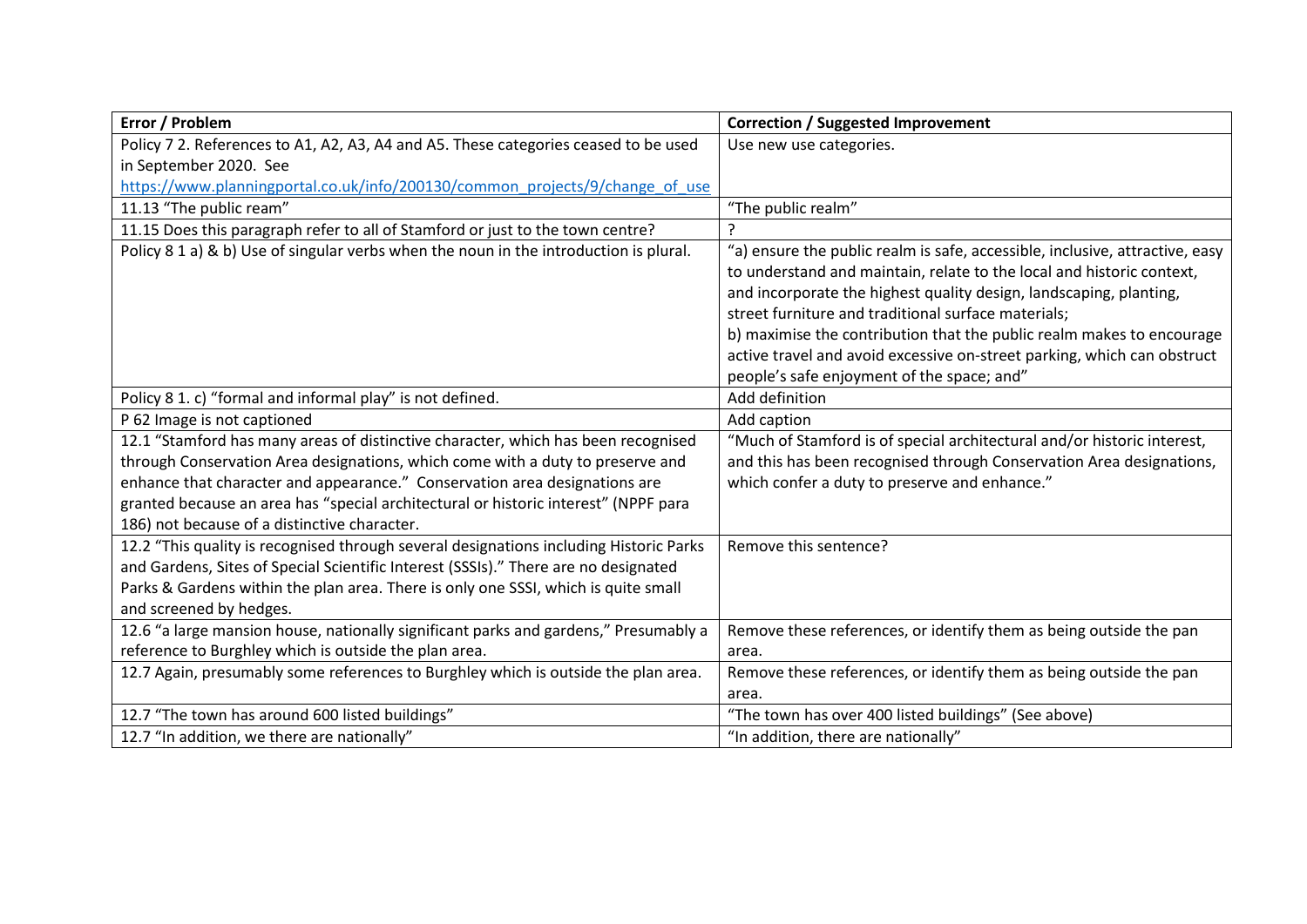| Error / Problem                                                                        | <b>Correction / Suggested Improvement</b>                            |
|----------------------------------------------------------------------------------------|----------------------------------------------------------------------|
| 12.8 "Conservation Area Appraisals and management proposals will be used to            | "Conservation Area Appraisals and management proposals will be used  |
| identify and assess local character and promote enhancement. This includes some        | to identify and assess local character and promote enhancement. This |
| historically important views within the urban form that contribute positively to the   | enhancement should include historically important views within the   |
| setting of some Stamford's oldest and tallest buildings" Not clear what 'This' at the  | urban form that contribute positively to the setting of some of      |
| start of the second sentence is referring to.                                          | Stamford's oldest and tallest buildings"?                            |
| 12.9 "These heritage assets contribute to the distinctive local character of the town  | Add clarification.                                                   |
| but are not afforded the same legislative protection." Which heritage assets are not   |                                                                      |
| afforded the same protection as what?                                                  |                                                                      |
| 12.9 "We will review the existing parks and gardens of local historic interest and     | Include a map to identify the parks and gardens of local historic    |
| consider the designation of buildings of local architectural and historic interest."   | interest which will be reviewed.                                     |
| Who does 'we' refer to? Do they have the power to make designations? The parks         |                                                                      |
| and gardens of local historic interest are not identified.                             |                                                                      |
| P65 "View west along St George's Square with"                                          | "View west along Blackfriars Street with St George's Square and"     |
| P65 "View along the River Welland from footbridge along Albert Road"                   | "View east along the River Welland from the Albert Bridge"           |
| Map 6: The map does not show the Northfields Conservation Area                         | Change map                                                           |
| http://www.southkesteven.gov.uk/CHttpHandler.ashx?id=1205&p=0                          |                                                                      |
| Map 7: Lacks source and explanation of key                                             | Add source and explanation of its origin.                            |
| 12.11 "uninterrupted views of its Georgian historic skyline and architecture" Many     | "uninterrupted views of its historic skyline and architecture"       |
| of the most prominent features of the skyline - the churches - predate the Georgian    |                                                                      |
| era.                                                                                   |                                                                      |
| 12.12 "The views in and around the area are integral to the character of the town,     | ?                                                                    |
| serving to bring both the countryside into the more built up areas and as important    |                                                                      |
| wildlife corridors that connect habitats and spaces in the wider landscape." Not clear |                                                                      |
| what this sentence is trying to convey.                                                |                                                                      |
| Map 8 Northfields conservation area has been omitted                                   | Amend map                                                            |
| Policy 10: 1. "Development proposals should demonstrate how they would be              | ?                                                                    |
| integrated into their immediate setting and conserve, and where practicable            |                                                                      |
| enhance, its character and appearance." Does not mention views, only mentions          |                                                                      |
| 'immediate setting'. Not clear why it is relevant in this policy.                      |                                                                      |
| Policy 11: 1. "Proposals should have regard to the form, function, and structure of an | Should 'proposals' be changed to 'Development proposals'?            |
| area, place or street and the scale" What proposals?                                   |                                                                      |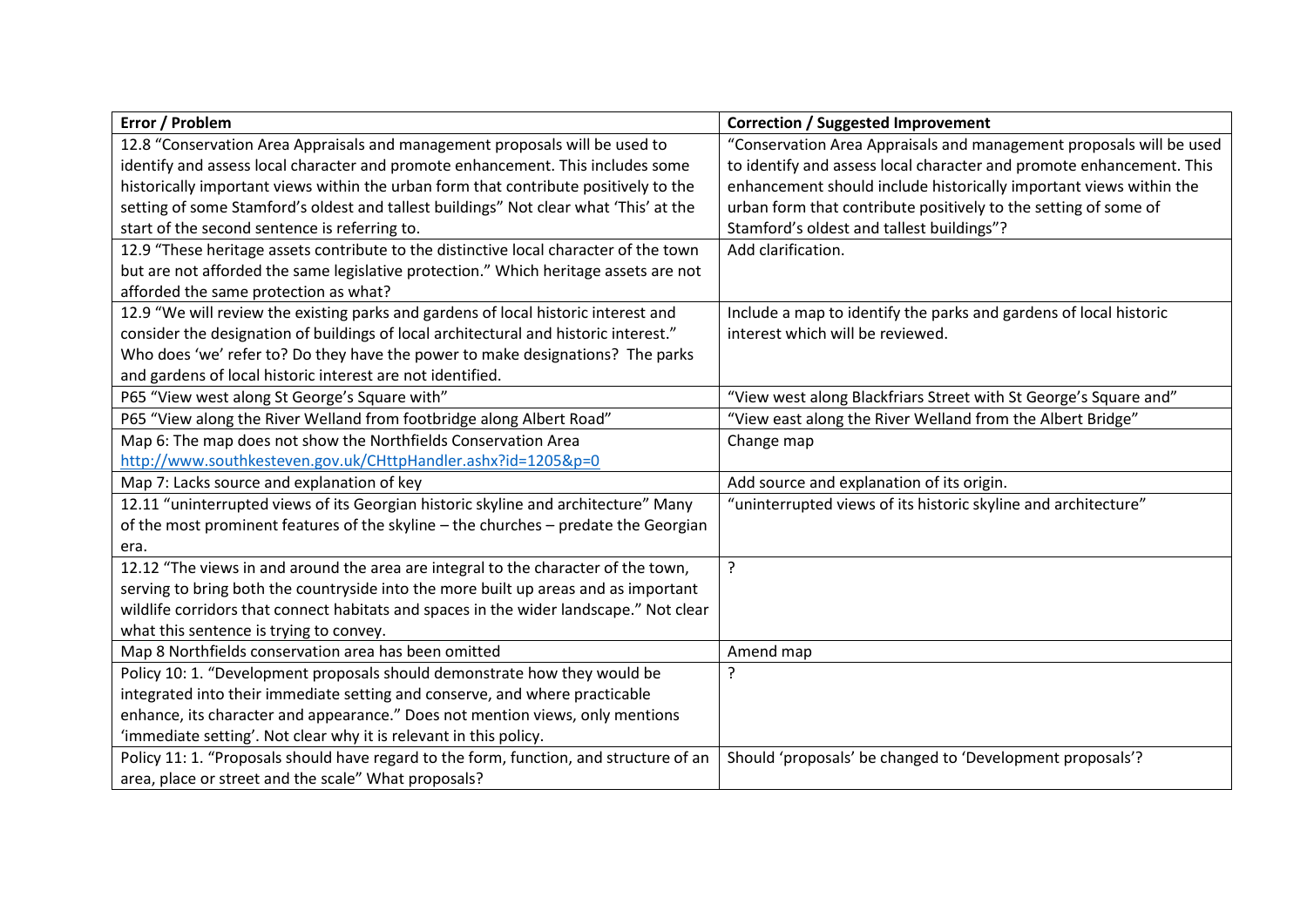| Error / Problem                                                                       | <b>Correction / Suggested Improvement</b>                              |
|---------------------------------------------------------------------------------------|------------------------------------------------------------------------|
| Policy 11: 1. "In areas of poor or ill-defined character" How are such areas defined? | Include a map to define the "areas of poor or ill-defined character"?  |
| Where are they?                                                                       |                                                                        |
| 14.2 "New developments in the village must provide connections"                       | "New developments within the plan area must provide connections"       |
| 14.2 "provide connections to existing transport networks, including the wider green   | ?                                                                      |
| infrastructure network" Implies that the green infrastructure network is part of the  |                                                                        |
| existing transport networks.                                                          |                                                                        |
| 14.3 "The public transport services". Observation relevant at a point in time.        | "At the start of the plan period, the public transport services"       |
| 14.4 "As most residents' work" Incorrect apostrophe.                                  | "As most residents work"                                               |
| 14.5 "By encouraging more sustainable transport options helps to reduce carbon        | "More sustainable transport options will reduce carbon emissions,      |
| emissions, the impact on the environment and reduces the level of traffic on the      | impact on the environment, reduce the level of traffic on the roads."  |
| roads." Unclear                                                                       |                                                                        |
| 14.6 "is now Grade II-listed." It was upgraded to Grade II* in March 2020             | "is now Grade II* listed."                                             |
| Policy 12: Introduction states that the policy relates to "developments of 10 or more | Remove references to workplaces from point d)                          |
| dwellings", but point d) refers to workplaces.                                        |                                                                        |
| Policy 12: e) "ensure there is easy and clear connections"                            | "ensure there are easy and clear connections"                          |
| 14.7 & 14.8 Time-sensitive observations, particularly in relation to pricing.         | Add "At the start of the plan period" where appropriate.               |
| 14.9 "To some extent the introduction of a residents' parking system in the town      | Provide evidence to support this assertion.                            |
| centre has pushed parking problems further out." No source quoted to support this     |                                                                        |
| assertion.                                                                            |                                                                        |
| 14.10 Is this an issue evidenced by the community consultation? A source should be    | Add source.                                                            |
| cited.                                                                                |                                                                        |
| 15.1 "Most of Stamford is in the Lincolnshire County Council education authority,     |                                                                        |
| some is in Rutland," Is this true in relation to the plan area?                       |                                                                        |
| 15.2 Time-sensitive observation.                                                      | Add "At the start of the plan period"                                  |
| 15.4 Time-sensitive observation.                                                      | Add "At the start of the plan period" as appropriate.                  |
| 16.1 "Stamford has several cultural or create spaces that are regularly used"         | "Stamford has several cultural and creative spaces that are in regular |
|                                                                                       | use"                                                                   |
| 16.5 Tolethorpe is outside the plan area.                                             | Should be noted that Tolethorpe is outside the plan area.              |
| 16.8 Reads like a policy but isn't labelled as a policy.                              | Clarify whether this section carries the force of a policy or not.     |